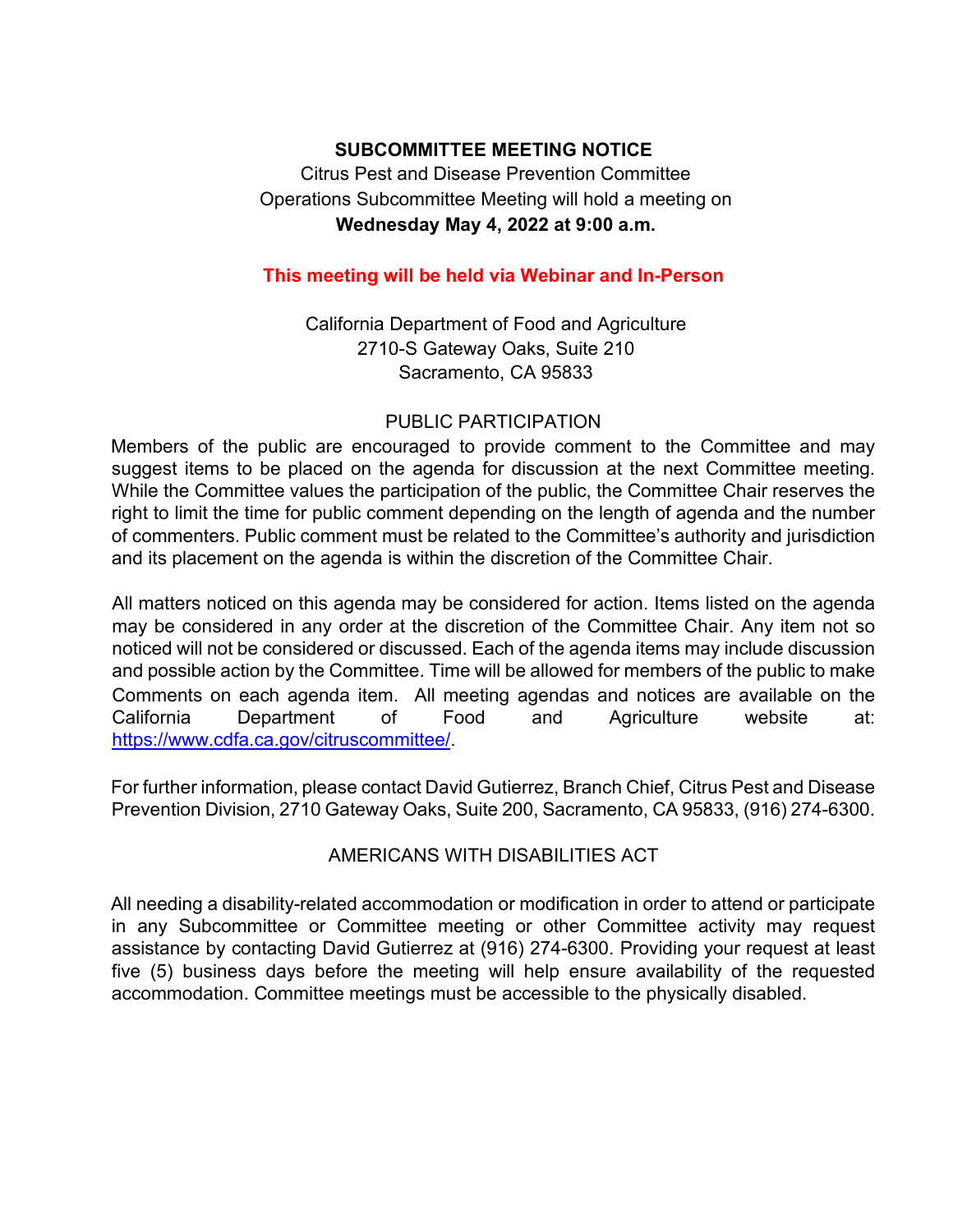### **May 4, 2022 Citrus Pest and Disease Prevention Committee Operations Subcommittee Meeting 9:00 a.m.**

#### **This meeting will be held via Webinar and In-Person**

 Reserve your Webinar seat now at: – This Meeting is Open to the General Public and Available via Webinar and In-Person –

[https://attendee.gotowebinar.com/register/1788759596120173581](https://gcc02.safelinks.protection.outlook.com/?url=https%3A%2F%2Fattendee.gotowebinar.com%2Fregister%2F1788759596120173581&data=04%7C01%7CDavid.Gutierrez%40cdfa.ca.gov%7Cbea1198659bb42221c1d08d8c8b071b2%7Cafdfd251a22248978cbaae68cabfffbc%7C0%7C0%7C637480007431111524%7CUnknown%7CTWFpbGZsb3d8eyJWIjoiMC4wLjAwMDAiLCJQIjoiV2luMzIiLCJBTiI6Ik1haWwiLCJXVCI6Mn0%3D%7C1000&sdata=SwotOJom%2F1ut7nY9foWrOMISoF4atmhEKlwREltLecY%3D&reserved=0) 

 or call in anonymously at: To log in anonymously please use guest and a blind email account Toll Free Number: 877-309-2071 Participant Code: 513-058-618 (Attendee will be in listen mode)

#### **AGENDA**

| 1. Call to Order, Roll Call, Introductions                                                                                                                                                                                                            | John C. Gless                                                                       |
|-------------------------------------------------------------------------------------------------------------------------------------------------------------------------------------------------------------------------------------------------------|-------------------------------------------------------------------------------------|
| 2. Strategic Priority 1 – Find and Eradicate Huanglongbing<br>a. HLB Detection, Delimitation, and Tree Removal<br>b. Laboratory Update<br>c. HLB Risk Survey                                                                                          | Anmol Joshi<br>Lucita Kumagai<br>David Phong                                        |
| 3. Strategic Priority 2 - Control ACP Movement and Enforce Regulations<br>a. Regulatory Activity Update<br>b. County NOV, Tracking and Activities<br>c. Grate Cleaning Update                                                                         | Keith Okasaki<br>Keith Okasaki<br>Keith Okasaki                                     |
| 4. Strategic Priority 3 - ACP Control/Suppression<br>a. Trapping, Treatment, and Staffing Updates<br>i. Southern District<br>ii. Central District<br>• Santa Maria Treatment Budget<br>iii. Northern District<br>iv. Regional/GL ACP<br>v. Biocontrol | Anmol Joshi<br>Jennifer Willems<br>Amelia Wright<br>Sara Khalid<br>Dr. David Morgan |
| 5. Strategic Priority 4 – Improve Data Technology, Analysis and Sharing<br>a. DATOC Update<br>b. Data Management Report                                                                                                                               | Dr. Neil McRoberts/<br>Dr. Sandra Olkowski<br><b>Rick Dunn</b>                      |
| 6. Other Items and Adjournment                                                                                                                                                                                                                        |                                                                                     |

a. PEIR Update Victoria Hornbaker